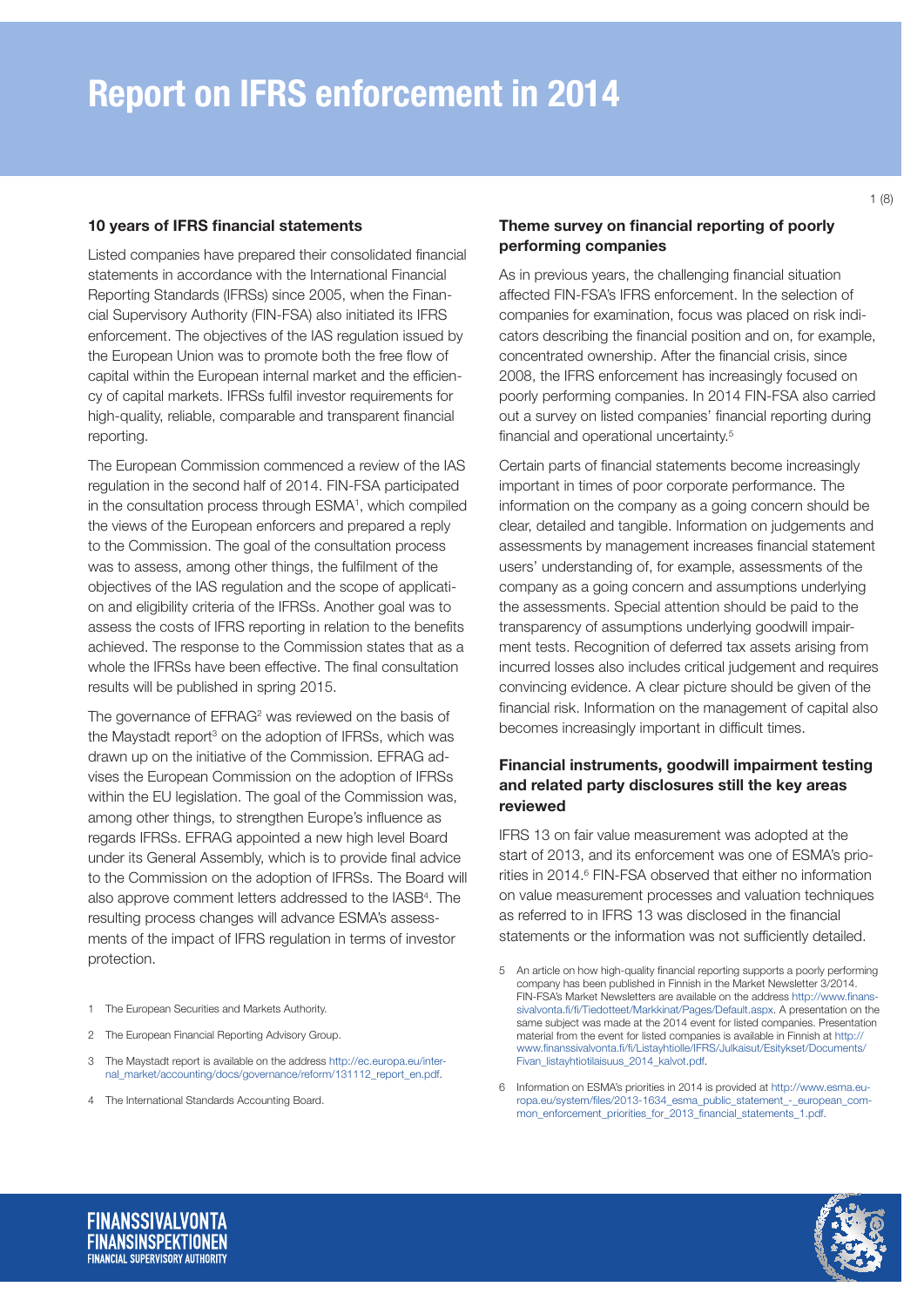Disclosure of the fear value hierarchy also needed improvement. As regards instruments to which the fair value option is applied in accordance with IAS 39, FIN-FSA noticed deficiencies in the numerical information and the disclosure of the basis for application of the fair value option. The disclosure of liquidity risk and its management still need to be developed. FIN-FSA also noticed that the maturity distribution of financial debt was not always disclosed in such manner as required in the standard.

One of FIN-FSA's enforcement themes since 2012 has been disclosures of related parties. The basis for related party disclosures is that the company correctly defines the related parties and keeps the information about them up to date. In addition, the company should have in place a process for identification of all related party transactions. According to FIN-FSA's observations, companies have not always identified all the related parties. Improvement was discernible in the financial reporting, but some deficiencies remained. For example, compensations to the management had not always been disclosed. The Accounting Board's opinion<sup>7</sup> on the note to the financial statements on pension commitments as regards the management has not always been complied with.

As in 2013, FIN-FSA continued the goodwill-related enforcement. In particular, the enforcement work focused on the basis for values of future cash flows, the determination of the discount rate and the notes to the financial statements.

The notes in IFRS financial statements and their development have been widely discussed in recent years. The notes were also one of ESMA's priorities in 2014. Companies use many standard phrases in the notes to the financial statements. This means that the notes contain boilerplate phrases from IFRS standards or model books but very little company-specific content. FIN-FSA has also noted the scarcity of information in the notes. Even information of material importance to the company may be left out of the financial statements. In particular, there have been deficiencies in the notes on financial instruments even in companies for which those instruments are material. FIN-FSA follows the discussion on notes and its enforcement pays attention to the quality of companies' notes to the financial statements.

7 The Accounting Board opinion is available (in Finnish) at [http://ktm.elinar.fi/](http://ktm.elinar.fi/ktm/fin/kirjanpi.nsf/717602942eb71ebdc22570210049e02b/576a86887f27e772c2257bf9003e80cb?OpenDocument) [ktm/fin/kirjanpi.nsf/717602942eb71ebdc22570210049e02b/576a86887f27e](http://ktm.elinar.fi/ktm/fin/kirjanpi.nsf/717602942eb71ebdc22570210049e02b/576a86887f27e772c2257bf9003e80cb?OpenDocument) [772c2257bf9003e80cb?OpenDocument](http://ktm.elinar.fi/ktm/fin/kirjanpi.nsf/717602942eb71ebdc22570210049e02b/576a86887f27e772c2257bf9003e80cb?OpenDocument).

## Many observations regarding the enforcement of standards on financial instruments

The comprehensive assessment performed by the European Central Bank (ECB) affected the volume of the IFRS enforcement, because many employees of the IFRS Enforcement Division worked in the project for half a year. In its comprehensive assessment, the ECB surveyed the banks' balance sheets, and their capital adequacy was stressed prior to the start-up of ECB banking supervision. One of the objectives was to increase the transparency, comparability and reliability of banks' financial statements.

IFRS enforcement is risk-based enforcement. Based on separately specified risk factors, the enforcement focuses on certain companies, whose financial statements and other financial reports are given a full review. Financial statements and other financial reports may also be examined partly in terms of separately selected aspects of financial reporting (thematic review). Enforcement of financial reporting requirements also includes reactive enforcement, when, based on a stock exchange announcement or complaint, the appropriateness of a company's selected single accounting methodology is examined.

The below table describes the scale of 2014 and 2013 IFRS enforcement by type of enforcement.<sup>8</sup> In 2014 the thematic enforcement focused on related party disclosures and goodwill impairment testing. The poor performance of some companies and uncertainty about their ability to continue as a going concern show as increased reactive enforcement.

| <b>Type of enforcement</b> | Number of<br>enforcement<br>events in 2014 | Number of<br>enforcement<br>events in 2013 |
|----------------------------|--------------------------------------------|--------------------------------------------|
| Full review                | 10                                         | 14                                         |
| Enforcement by theme       | 7                                          | 6                                          |
| Reactive enforcement       | 10                                         | 5                                          |
| Sum total                  | 27                                         | 25                                         |

8 The table shows the number of separate enforcement events, not the number of companies. A certain company may during the year be subjected to, for example, thematic enforcement and reactive enforcement. The number of enforcement events describes the volume of enforcement. However, the scope of individual enforcement events differs widely.

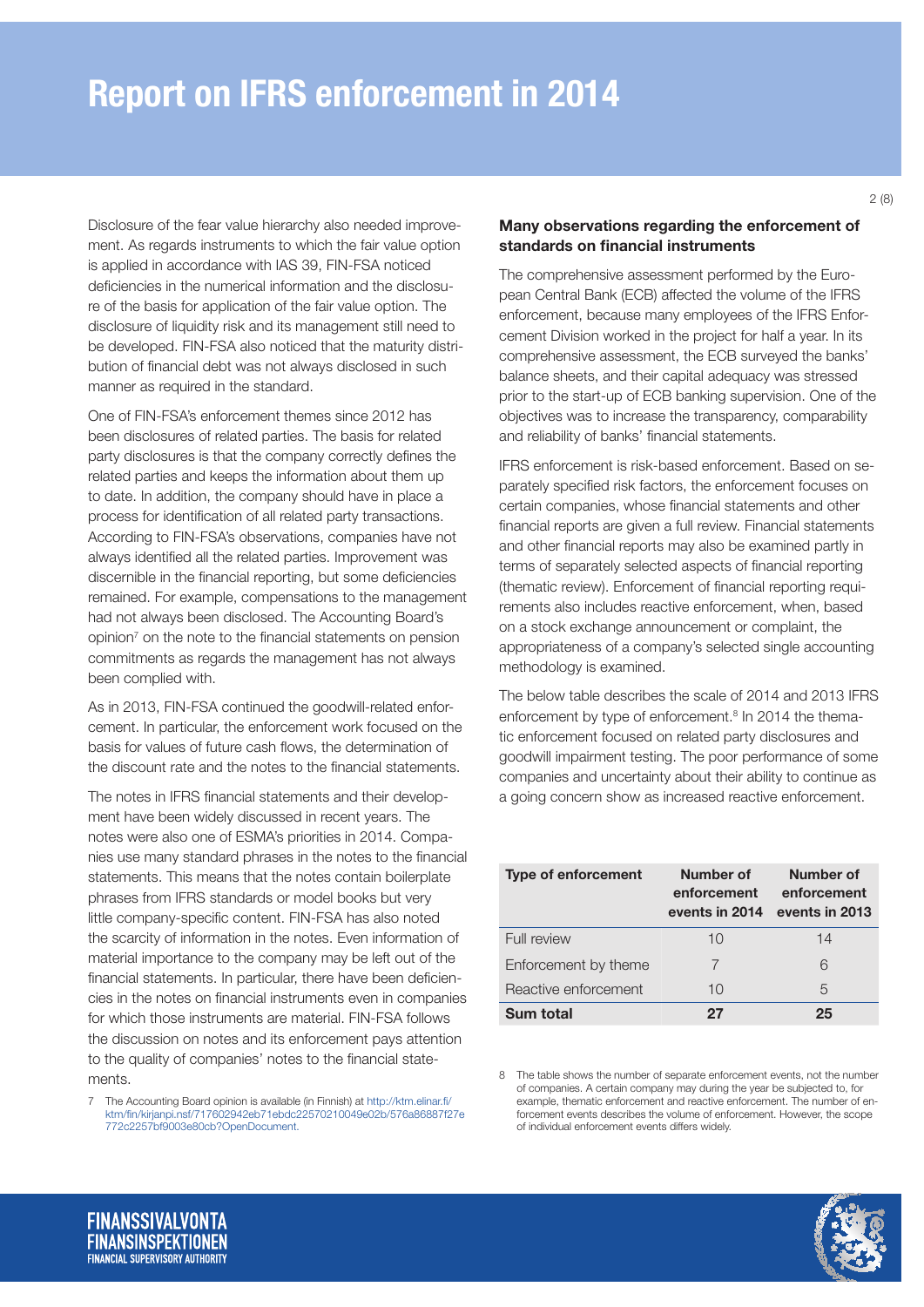The chart below shows the priorities of IFRS enforcement by standard in 2014 and 2013.

In 2014 there were fewer enforcement observations than in the previous year. A large part of the enforcement observations focused on the application of the standards on financial instruments (IFRS 7 and IAS 39). The increased enforcement of IAS 1 on presentation of financial statements relates to the issue of a going concern. Observations as regards IFRS 13 on fair value measurement were evenly focused on both non-financial and financial assets. The number of observations was large, because numerous deficiencies were observed in the application of the new standard. A typical number of observations concerned IFRS 3 on business combinations and IFRS 8 on operating segments.



### Chart 1. Enforcement priorities by standard in 2014 and 2013 (number of observations)

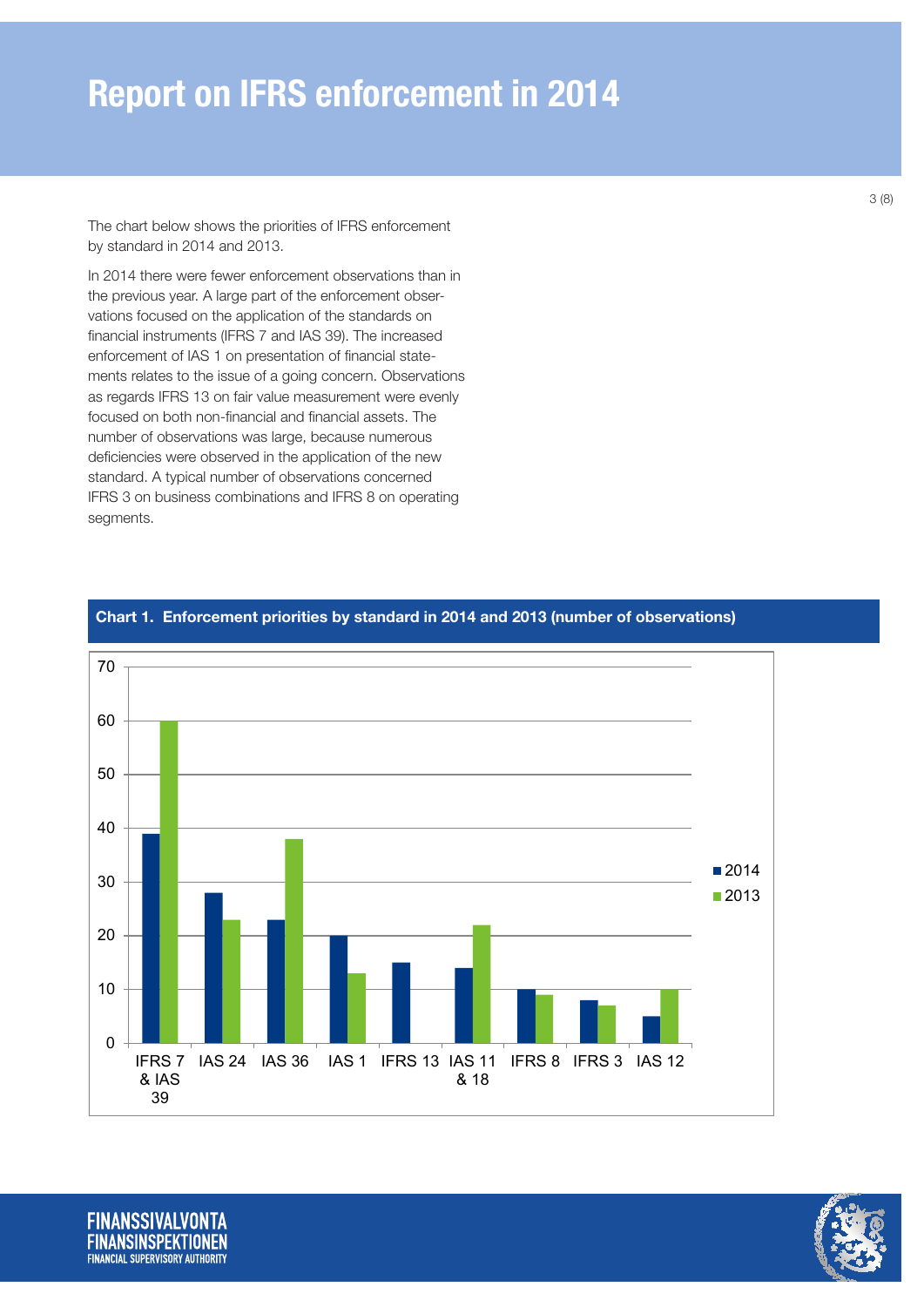#### More corrections to financial statement information were required

Half of the enforcement observations required correction in the next financial statements, compared to 41% in 2013. A requirement of correction always indicates that FIN-FSA considers the observed deficiency to be serious.

Errors concerning earlier periods must be corrected retrospectively in accordance with IAS 8. FIN-FSA often requires corrections in the next financial statements, but does not require adjustments for comparative purposes. The reason for this is that FIN-FSA does not systematically assess the materiality of the observations on the basis of IAS 8, because this assessment is difficult for an outsider without first discussing the matter widely with the company. Consequently FIN-FSA presupposes that the company itself assesses the materiality of the observation and carries out the corrections accordingly. FIN-FSA considers clear standard incompatibilities, related to a material balance sheet item or a note that is material due to its character, as material deficiencies that should be corrected. FIN-FSA highlights the seriousness of its requirements in its enforcement letters.

In 2014 the observations not only covered information to be disclosed in the financial statements but also to a significant extent valuation and recognition issues. The most serious observations on valuation and recognition concerned goodwill, related party determination and financial instruments. Of the enforcement observations, shown in the chart, representing deficiencies that FIN-FSA required to be corrected in the next financial statements, nearly 20% were related to materially deficient financial statements according to FIN-FSA.

In every fifth enforcement observation, FIN-FSA recommended improvements of the next financial statements. More recommendations were given in 2014 than in 2013. In 2014 the recommendations were particularly related to IAS 24 on related party disclosures and IAS 1 on presentation of financial statements, whereas in 2013 the recommendations mainly concerned IAS 36 on impairment of assets and IFRS 7 on disclosures of financial instruments.

In about one fifth of the enforcement observations, FIN-FSA required no measures. In 2013 there were more of such observations.



# Chart 2. Distribution of measures required of companies based on individual enforcement observations in 2014 and 2013

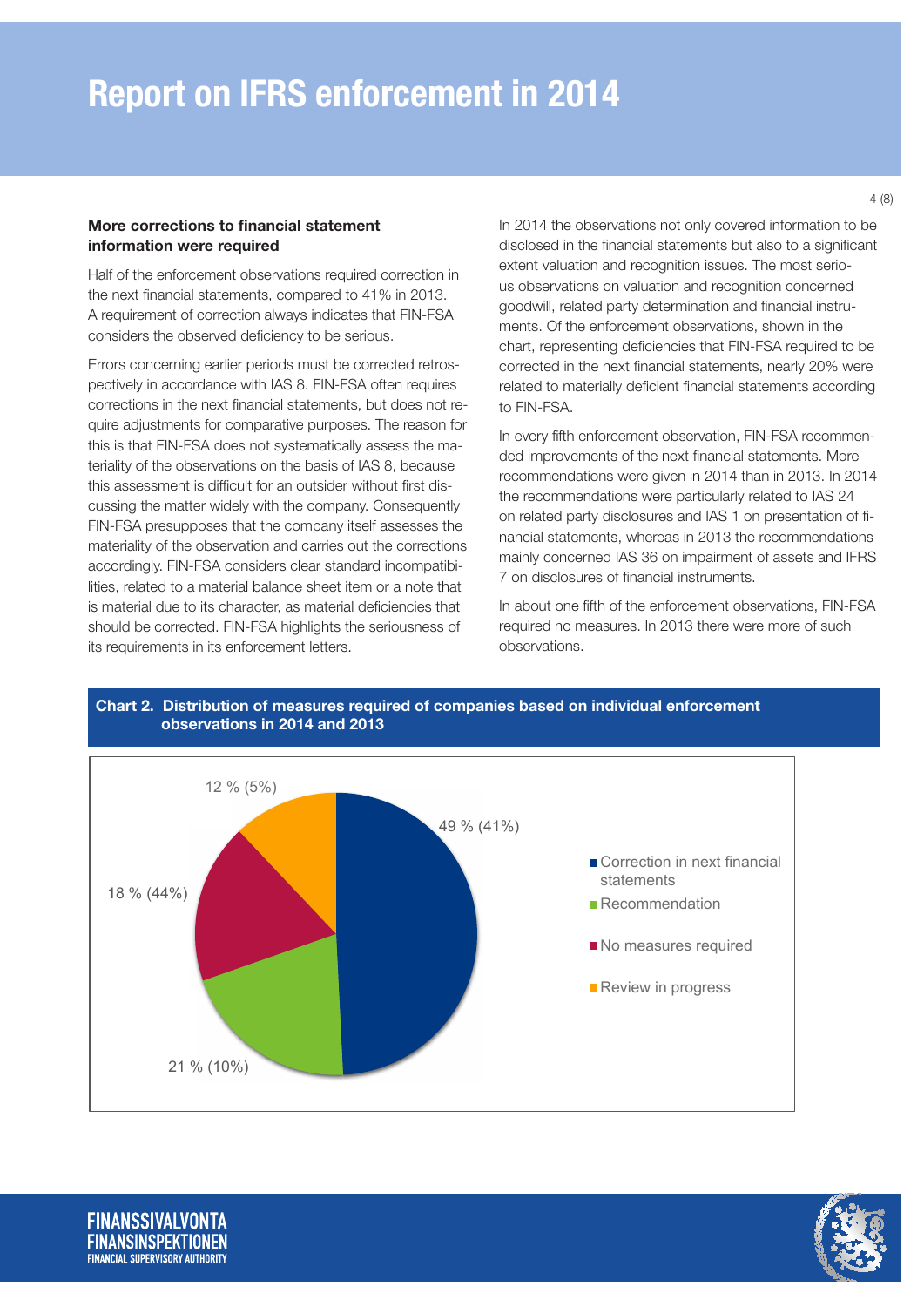#### FIN-FSA committed to harmonised enforcement methods

Towards the end of 2014 FIN-FSA began to apply ESMA's revised guidelines on examination procedures for enforcement of financial statements.<sup>9</sup> The purpose of the guidelines is to put in place consistent and efficient supervisory practices so as to underpin investors' confidence in financial markets through more detailed guidelines. The new provisions do not essentially change the current IFRS enforcement, but they establish permanent practices in certain areas and thus increase enforcement efficiency. Enforcers must increasingly bring significant new financial reporting issues, fulfilling certain criteria, into the European discussion before the enforcement decision is made. The selection of companies should be risk-based in combination with a sampling and/ or rotation approach, as compared to the previous, only risk-based selection. European IFRS enforcers also jointly decide on priorities for the following year. The obligation to comply with common enforcement priorities is now included in the guidelines.

#### International cooperation a necessary basis for national IFRS enforcement

FIN-FSA is active in ESMA, one task of which is to coordinate the European IFRS enforcement. ESMA's permanent Corporate Reporting Standards Committee (CRSC) governs all work related to financial reporting, auditing, disclosure of periodic information and storage of regulated information. A Consultative Working Group is also meeting in connection with CRSC. The working group is composed of representatives of the market participants, and its task is to hear the views and ideas of different participants. The Finnish representatives in the group were Ms Marjaana Alho from Stora Enso (Vice President) and Ms Tuija Soanjärvi, Professional Board Member.

The IFRS Project Group is an ESMA working group that prepares ESMA's comments on new IFRS standards and interpretations and changes therein for the IASB and IFRS IC. In its comments it considers both investor information and standard enforceability. In 2014 the working group submitted five comment letters to the IASB and six to EFRAG. In 2014 the working group also extensively participated in the preparation of ESMA's draft guidelines on performance measures.

In the EECS meetings<sup>10</sup> national enforcers handle issues related to listed companies' IFRS financial statements, both prior to and after enforcement decisions. In 2013, nine EECS meetings were held and FIN-FSA participated in all of them. ESMA's new enforcement guidelines also require that FIN-FSA participates in the meetings. ESMA manages a data base in which the enforcement decisions of the European IFRS enforcers are collected. ESMA regularly publishes part of the national enforcement decisions and decisions adopted by the EECS. By November 2014 a total of 180 enforcement decisions had been published. The aim of the publication of decisions is to promote a consistent application of IFRS standards and transparency of enforcement in Europe. FIN-FSA prepares summaries of the published decisions in the Market Newsletters.11

In May 2014 ESMA published a report on IFRS 3 on business combinations. ESMA examined the consolidated financial statements of 56 listed European companies. Enforcers in different countries, including FIN-FSA, have run into similar problems in their enforcement of the standard. In general, the notes on business combinations were sufficiently comprehensive and clear, but there were still sub-areas that needed improvement. Qualitative descriptions disclosed by companies on factors influencing goodwill were deficient and the descriptions were often of a general nature, without sufficient detail. Furthermore, nearly one quarter of the companies had not identified intangible assets other than goodwill in connection with a business acquisition.12

10 European Enforcers' Coordination Sessions.

- 11 Summaries of the enforcement decisions are available at [http://www.finanssi](http://www.finanssivalvonta.fi/fi/Listayhtiolle/IFRS/Julkaisut/EECS/Pages/Default.aspx)[valvonta.fi/fi/Listayhtiolle/IFRS/Julkaisut/EECS/Pages/Default.aspx](http://www.finanssivalvonta.fi/fi/Listayhtiolle/IFRS/Julkaisut/EECS/Pages/Default.aspx).
- 12 The report is available at [http://www.esma.europa.eu/system/files/2014-643\\_](http://www.esma.europa.eu/system/files/2014-643_esma_report_on_the_ifrs_3.pdf) [esma\\_report\\_on\\_the\\_ifrs\\_3.pdf](http://www.esma.europa.eu/system/files/2014-643_esma_report_on_the_ifrs_3.pdf).



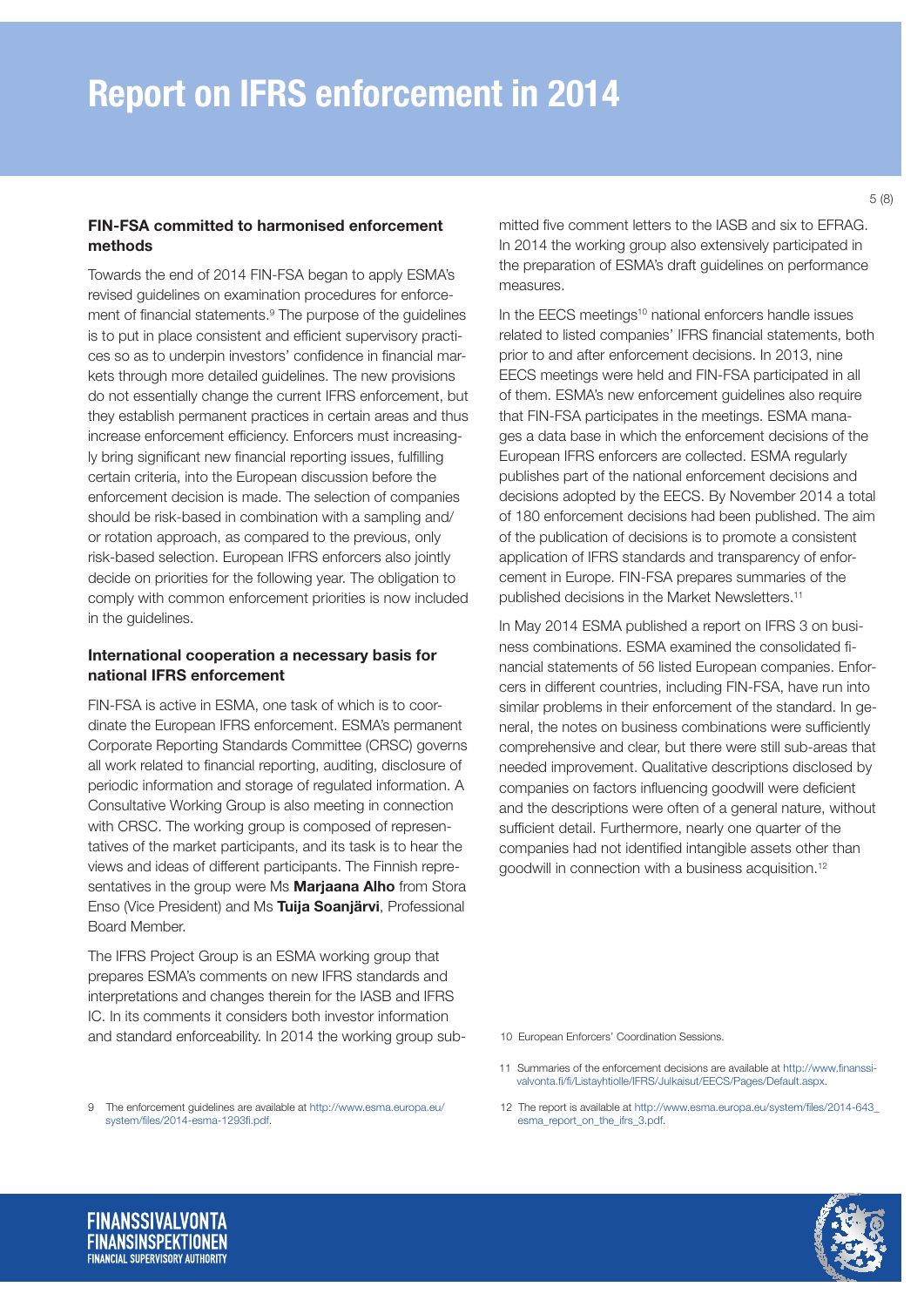### Significant national legislation – reform of the supervision of auditors

Reform of the European legislation on supervision of auditors also widely affects the corresponding supervision in Finland. It has been recommended that the supervision of auditors in Finland should be integrated into the public sector to make it possible to comply with new obligations contained in the EU regulation. According to a national bill, the supervision of financial market participants would be organised so that FIN-FSA in certain situations also could supervise the legal compliance of an auditor's procedures. In addition, adequate coordination between the supervision of auditors and FIN-FSA would become legally regulated. In its statement to the Ministry of Employment and the Economy, FIN-FSA has supported changes in the supervision.<sup>13</sup> FIN-FSA considers that the supervision of auditors in the financial sector is not on an adequate level in Finland. FIN-FSA is also a member of the working group for changes in the auditing legislation, set up in December. FIN-FSA is represented by Ms Ingalill Aspholm.

Presently FIN-FSA participates in the supervision of auditors through its membership in the Auditing Board of the Central Chamber of Commerce. For the time being, Ms Tiina **Visakorpi** is a member of the Auditing Board and Ms Ingalill Aspholm a deputy member. FIN-FSA enforces IFRS compliance as regards financial statements and the Auditing Board supervises auditors' auditing of financial statements.

Through its membership in the Accounting Board, FIN-FSA promotes good accounting practice in accordance with the national accounting legislation. Ms Virpi Haaramo is a member of the Accounting Board and Ms Reija Anttila a deputy member. In addition, Ms Virpi Haaramo is a member of the working group for accounting legislation reform. The working group prepared *a memo on reliefs for small companies, in light of the 2013 financial statements directive*, which it circulated for comments in October 2014.

# Events for listed companies support predictable supervision

In early December 2014, FIN-FSA arranged two events on the subject of listed companies' financial reporting for a total audience of about 160 participants. The purpose of the events was to inform listed companies and auditors on the observations made in connection with IFRS enforcement in 2014. Information on the IFRS enforcement process and the priorities for next year's IFRS enforcement is also useful to the companies. An additional purpose of the events for listed companies is to gather together interested parties represented in the financial reporting.

In addition to the enforcement observations, the 2014 theme of the events for listed companies was financial reporting of poorly performing companies, business combinations and new consolidation standards. A review of the 10-year history of IFRS enforcement was also presented at the events, as were the European enforcement and regulation systems and ESMA's new enforcement guidelines. The participants also got the latest news on issuers' disclosure obligation.14

A combined total of six articles and news releases on IFRS enforcement were published in the 2014 Markets Newsletters. Appendix 2 to this report contains a summary of all the publications and news releases published in 2014. The IFRS information on the FIN-FSA website is available at [http://www.finanssivalvonta.fi/fi/Listayhtiolle/IFRS/Pages/](http://www.finanssivalvonta.fi/fi/Listayhtiolle/IFRS/Pages/Default.aspx) [Default.aspx](http://www.finanssivalvonta.fi/fi/Listayhtiolle/IFRS/Pages/Default.aspx).

### For further information, please contact

Tiina Visakorpi, Head of Division, tel. +358 10 831 5383.

13 FIN-FSA's statement is available at http://www.finanssivalvonta.fi/fi/Saantely/ Lausunnot/Documents/Fivan\_lausunto\_20140910.pdf.

14 The presentation material used at the events for listed companies is available on FIN-FSA's website at [http://www.finanssivalvonta.fi/FI/LISTAYHTIOLLE/](http://www.finanssivalvonta.fi/FI/LISTAYHTIOLLE/IFRS/JULKAISUT/Pages/Default.aspx) [IFRS/JULKAISUT/Pages/Default.aspx](http://www.finanssivalvonta.fi/FI/LISTAYHTIOLLE/IFRS/JULKAISUT/Pages/Default.aspx).

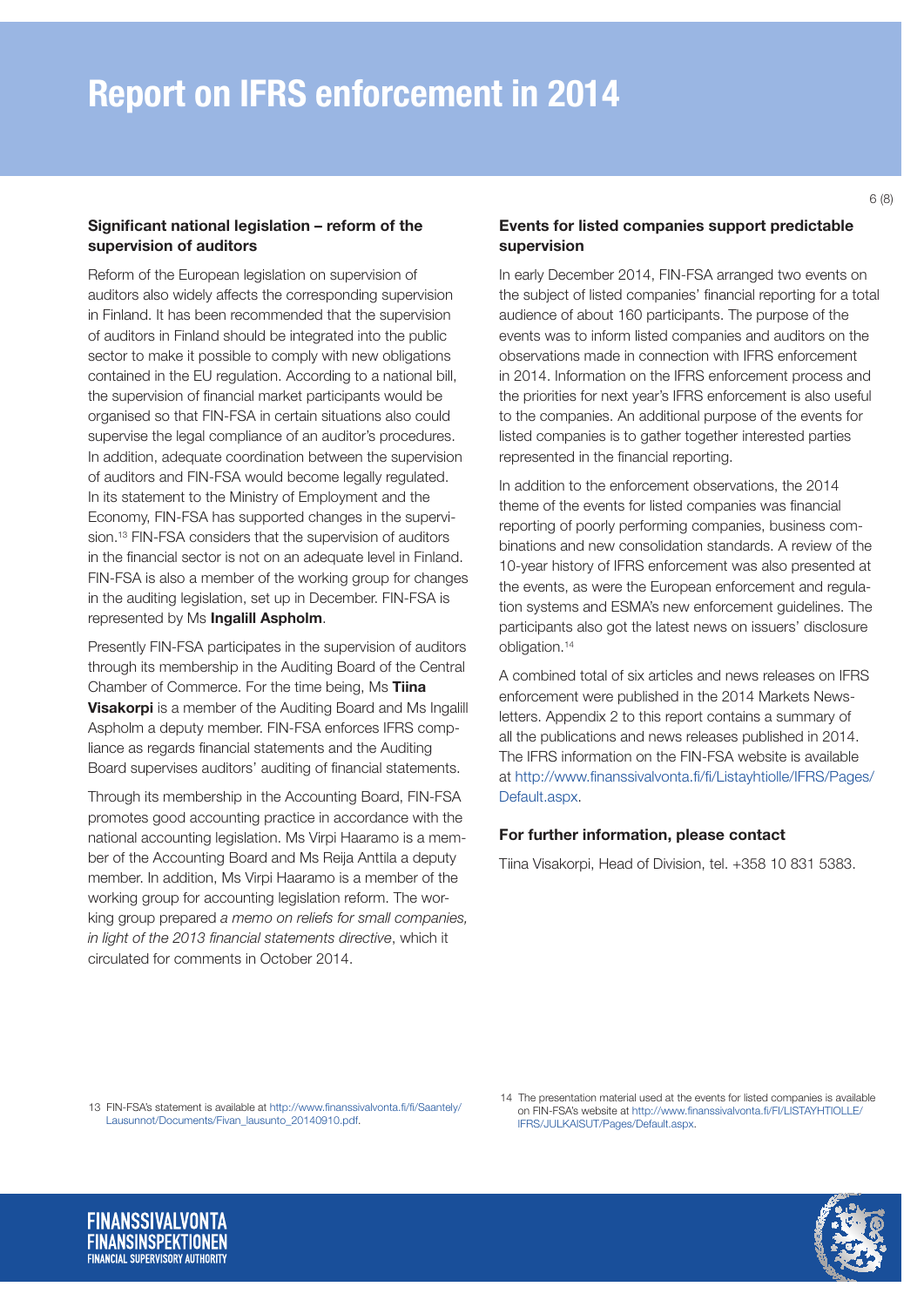# Process of the IFRS enforcement